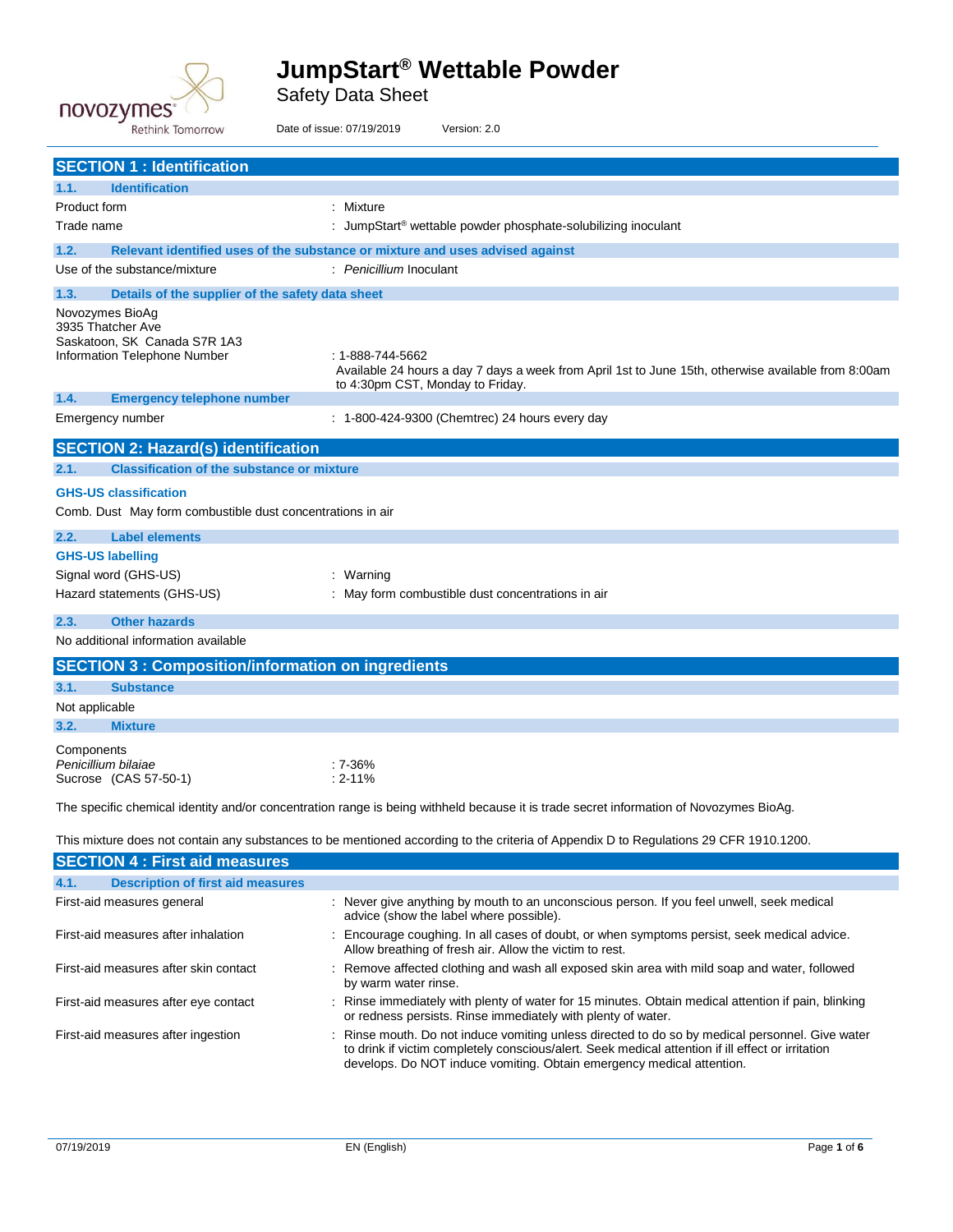Safety Data Sheet

| Most important symptoms and effects, both acute and delayed<br>4.2.                                     |                                                                                                                                                                                                                                                                                                                                                                                                                                                                                                           |  |
|---------------------------------------------------------------------------------------------------------|-----------------------------------------------------------------------------------------------------------------------------------------------------------------------------------------------------------------------------------------------------------------------------------------------------------------------------------------------------------------------------------------------------------------------------------------------------------------------------------------------------------|--|
| Symptoms/injuries                                                                                       | : This product contains beneficial microorganisms. Novozymes exclusively uses non-pathogenic<br>beneficial microorganisms that are considered to be non-allergenic, non-irritating and non-<br>sensitizing when used as directed. This product may cause adverse effects to individuals<br>allergic to molds and/or fungi and should not be used by immunocompromised and/or<br>immunosuppressed individuals. Not expected to present a significant hazard under anticipated<br>conditions of normal use. |  |
| Symptoms/injuries after inhalation                                                                      | Possible respiratory damage following repeated or prolonged inhalation.                                                                                                                                                                                                                                                                                                                                                                                                                                   |  |
| Symptoms/injuries after eye contact                                                                     | May cause eye irritation.                                                                                                                                                                                                                                                                                                                                                                                                                                                                                 |  |
| Symptoms/injuries after ingestion                                                                       | Small amounts swallowed incidental to industrial handling are not likely to cause injury. On<br>ingestion in large quantities: May cause stomach pain or discomfort.                                                                                                                                                                                                                                                                                                                                      |  |
| 4.3.<br>Indication of any immediate medical attention and special treatment needed                      |                                                                                                                                                                                                                                                                                                                                                                                                                                                                                                           |  |
| Treat symptomatically                                                                                   |                                                                                                                                                                                                                                                                                                                                                                                                                                                                                                           |  |
| <b>SECTION 5: Firefighting measures</b>                                                                 |                                                                                                                                                                                                                                                                                                                                                                                                                                                                                                           |  |
| <b>Extinguishing media</b><br>5.1.                                                                      |                                                                                                                                                                                                                                                                                                                                                                                                                                                                                                           |  |
| Suitable extinguishing media                                                                            | : Use extinguishing media appropriate for surrounding fire. Foam. Dry powder. Carbon dioxide.<br>Water spray. Sand.                                                                                                                                                                                                                                                                                                                                                                                       |  |
| Unsuitable extinguishing media                                                                          | : Do not use a heavy water stream.                                                                                                                                                                                                                                                                                                                                                                                                                                                                        |  |
| 5.2.<br>Special hazards arising from the substance or mixture                                           |                                                                                                                                                                                                                                                                                                                                                                                                                                                                                                           |  |
| Reactivity                                                                                              | : Thermal decomposition generates : Carbon monoxide. Carbon dioxide. hydrocarbons. Fumes.                                                                                                                                                                                                                                                                                                                                                                                                                 |  |
|                                                                                                         |                                                                                                                                                                                                                                                                                                                                                                                                                                                                                                           |  |
| 5.3.<br><b>Advice for firefighters</b>                                                                  |                                                                                                                                                                                                                                                                                                                                                                                                                                                                                                           |  |
| Firefighting instructions                                                                               | : Use water spray or fog for cooling exposed containers. Exercise caution when fighting any<br>chemical fire. Prevent fire-fighting water from entering environment.                                                                                                                                                                                                                                                                                                                                      |  |
| Protective equipment for firefighters                                                                   | : As in any fire, wear self-contained breathing apparatus pressure-demand, MSHA/NIOSH<br>(approved or equivalent) and full protective gear.                                                                                                                                                                                                                                                                                                                                                               |  |
| <b>SECTION 6 : Accidental release measures</b>                                                          |                                                                                                                                                                                                                                                                                                                                                                                                                                                                                                           |  |
| Personal precautions, protective equipment and emergency procedures<br>6.1.                             |                                                                                                                                                                                                                                                                                                                                                                                                                                                                                                           |  |
| 6.1.1.<br>For non-emergency personnel                                                                   |                                                                                                                                                                                                                                                                                                                                                                                                                                                                                                           |  |
| Emergency procedures                                                                                    | : Evacuate unnecessary personnel.                                                                                                                                                                                                                                                                                                                                                                                                                                                                         |  |
| 6.1.2.<br>For emergency responders                                                                      |                                                                                                                                                                                                                                                                                                                                                                                                                                                                                                           |  |
| Protective equipment                                                                                    | : Equip cleanup crew with proper protection.                                                                                                                                                                                                                                                                                                                                                                                                                                                              |  |
| Emergency procedures                                                                                    | : Ventilate area.                                                                                                                                                                                                                                                                                                                                                                                                                                                                                         |  |
| 6.2.<br><b>Environmental precautions</b>                                                                |                                                                                                                                                                                                                                                                                                                                                                                                                                                                                                           |  |
| Prevent entry to sewers and public waters. Notify authorities if liquid enters sewers or public waters. |                                                                                                                                                                                                                                                                                                                                                                                                                                                                                                           |  |
| 6.3.<br>Methods and material for containment and cleaning up                                            |                                                                                                                                                                                                                                                                                                                                                                                                                                                                                                           |  |
| Methods for cleaning up                                                                                 | On land, sweep or shovel into suitable containers. Minimize generation of dust. Store away<br>from other materials. Collect all waste in suitable and labelled containers and dispose<br>according to local legislation.                                                                                                                                                                                                                                                                                  |  |
| 6.4.<br><b>Reference to other sections</b>                                                              |                                                                                                                                                                                                                                                                                                                                                                                                                                                                                                           |  |
| No additional information available                                                                     |                                                                                                                                                                                                                                                                                                                                                                                                                                                                                                           |  |
| <b>SECTION 7: Handling and storage</b>                                                                  |                                                                                                                                                                                                                                                                                                                                                                                                                                                                                                           |  |
| 7.1.<br><b>Precautions for safe handling</b>                                                            |                                                                                                                                                                                                                                                                                                                                                                                                                                                                                                           |  |
| Precautions for safe handling                                                                           | Provide adequate ventilation. Avoid dust formation. Avoid breathing dust. Avoid contact with                                                                                                                                                                                                                                                                                                                                                                                                              |  |
|                                                                                                         | eyes, skin, and clothing. Wash hands and other exposed areas with mild soap and water before<br>eating, drinking or smoking and when leaving work.                                                                                                                                                                                                                                                                                                                                                        |  |
| Hygiene measures                                                                                        | Wash hands thoroughly after handling. Handle in accordance with good industrial hygiene and<br>safety practices.                                                                                                                                                                                                                                                                                                                                                                                          |  |
| Conditions for safe storage, including any incompatibilities<br>7.2.                                    |                                                                                                                                                                                                                                                                                                                                                                                                                                                                                                           |  |
| Storage conditions                                                                                      | : Keep away from food, drink and animal feeding stuffs. Keep only in the original container in a<br>cool, well ventilated place away from: Direct sunlight, Heat sources, Extremely high or low<br>temperatures. Keep container closed when not in use.                                                                                                                                                                                                                                                   |  |
| Incompatible materials                                                                                  | Acids. Bases. oxidizing agents. Reducing agents. Disinfectants, fungicides, and/or biocides<br>may inactivate.                                                                                                                                                                                                                                                                                                                                                                                            |  |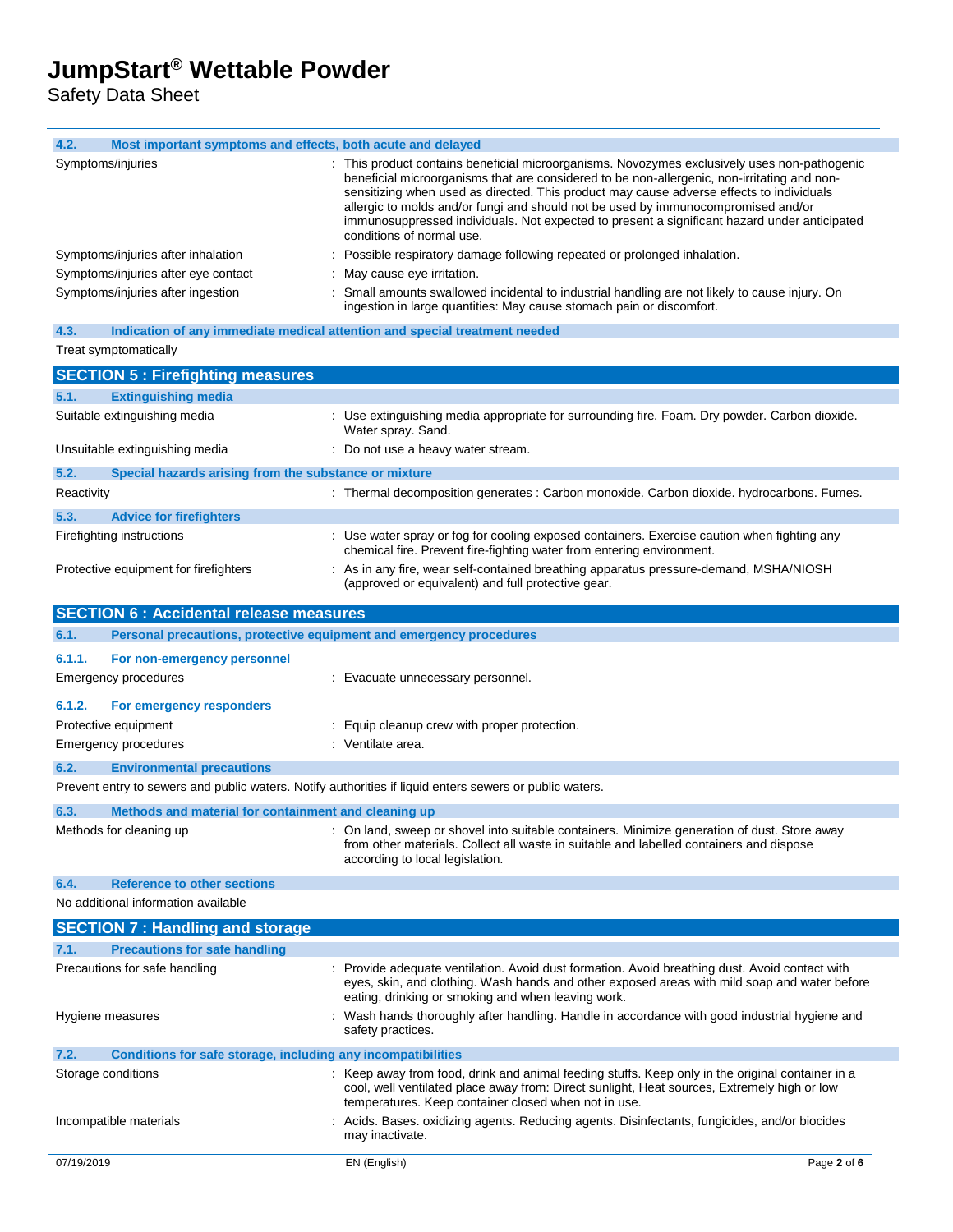Safety Data Sheet

Storage temperature : < 20 °C (68°F)

| <b>SECTION 8: Exposure controls/personal protection</b> |                           |                                     |                                                                                |  |
|---------------------------------------------------------|---------------------------|-------------------------------------|--------------------------------------------------------------------------------|--|
| 8.1.                                                    | <b>Control parameters</b> |                                     |                                                                                |  |
| <b>Sucrose (57-50-1)</b>                                |                           |                                     |                                                                                |  |
| <b>ACGIH</b>                                            |                           | ACGIH TWA (mg/m <sup>3</sup> )      | $10 \text{ mg/m}^3$                                                            |  |
| <b>OSHA</b>                                             |                           | OSHA PEL (TWA) (mg/m <sup>3</sup> ) | 15 mg/m <sup>3</sup> (total dust)<br>5 mg/m <sup>3</sup> (respirable fraction) |  |

| 8.2.<br><b>Exposure controls</b>                              |                                                                                                                                                            |  |
|---------------------------------------------------------------|------------------------------------------------------------------------------------------------------------------------------------------------------------|--|
| Appropriate engineering controls                              | : Ensure adequate ventilation. Emergency eye wash fountains and safety showers should be<br>available in the immediate vicinity of any potential exposure. |  |
| Personal protective equipment                                 | : Protective goggles. Gloves. Protective clothing. Insufficient ventilation: wear respiratory<br>protection. Avoid all unnecessary exposure.               |  |
|                                                               |                                                                                                                                                            |  |
| Hand protection                                               | : Wear protective gloves.                                                                                                                                  |  |
| Eye protection                                                | Chemical goggles or safety glasses.                                                                                                                        |  |
| Skin and body protection                                      | : Wear suitable protective clothing.                                                                                                                       |  |
| Respiratory protection                                        | : Where exposure through inhalation may occur from use, approved respiratory protection<br>equipment is recommended.                                       |  |
| Other information                                             | : Do not eat, drink or smoke during use.                                                                                                                   |  |
| <b>SECTION 9: Physical and chemical properties</b>            |                                                                                                                                                            |  |
| 9.1.<br>Information on basic physical and chemical properties |                                                                                                                                                            |  |
| Physical state                                                | : Solid                                                                                                                                                    |  |
| Appearance                                                    | : Light green powder                                                                                                                                       |  |
| Colour                                                        | : Light green                                                                                                                                              |  |
| Odour                                                         | : Slight odour                                                                                                                                             |  |
| Odour threshold                                               | No data available                                                                                                                                          |  |
| рH                                                            | : 7.1                                                                                                                                                      |  |
| Melting point                                                 | : Not applicable                                                                                                                                           |  |
| Freezing point                                                | : Not applicable                                                                                                                                           |  |
| Boiling point                                                 | : Not applicable                                                                                                                                           |  |
| Flash point                                                   | : Not applicable                                                                                                                                           |  |
| Relative evaporation rate (butyl acetate=1)                   | : Not applicable                                                                                                                                           |  |
| Flammability (solid, gas)                                     | : No data available                                                                                                                                        |  |
| <b>Explosive limits</b>                                       | : Not applicable                                                                                                                                           |  |
| Explosive properties                                          | No data available                                                                                                                                          |  |
| Oxidising properties                                          | No data available                                                                                                                                          |  |
| Vapour pressure                                               | : Not applicable                                                                                                                                           |  |
| Relative density                                              | : No data available                                                                                                                                        |  |
| Relative vapour density at 20 °C                              | : Not applicable                                                                                                                                           |  |
| Solubility                                                    | Water: Suspends in water                                                                                                                                   |  |
| Log Pow                                                       | No data available                                                                                                                                          |  |
| Auto-ignition temperature                                     | Not applicable                                                                                                                                             |  |

Decomposition temperature : No data available

Viscosity **Contract Contract Contract Contract Contract Contract Contract Contract Contract Contract Contract Contract Contract Contract Contract Contract Contract Contract Contract Contract Contract Contract Contract Cont** 

Viscosity, kinematic **intervalse in the Contract of Contract Contract Contract Contract Contract Contract Contract Contract Contract Contract Contract Contract Contract Contract Contract Contract Contract Contract Contract** 

Viscosity, dynamic **interest in the COVID-S**  $\sim$  Not applicable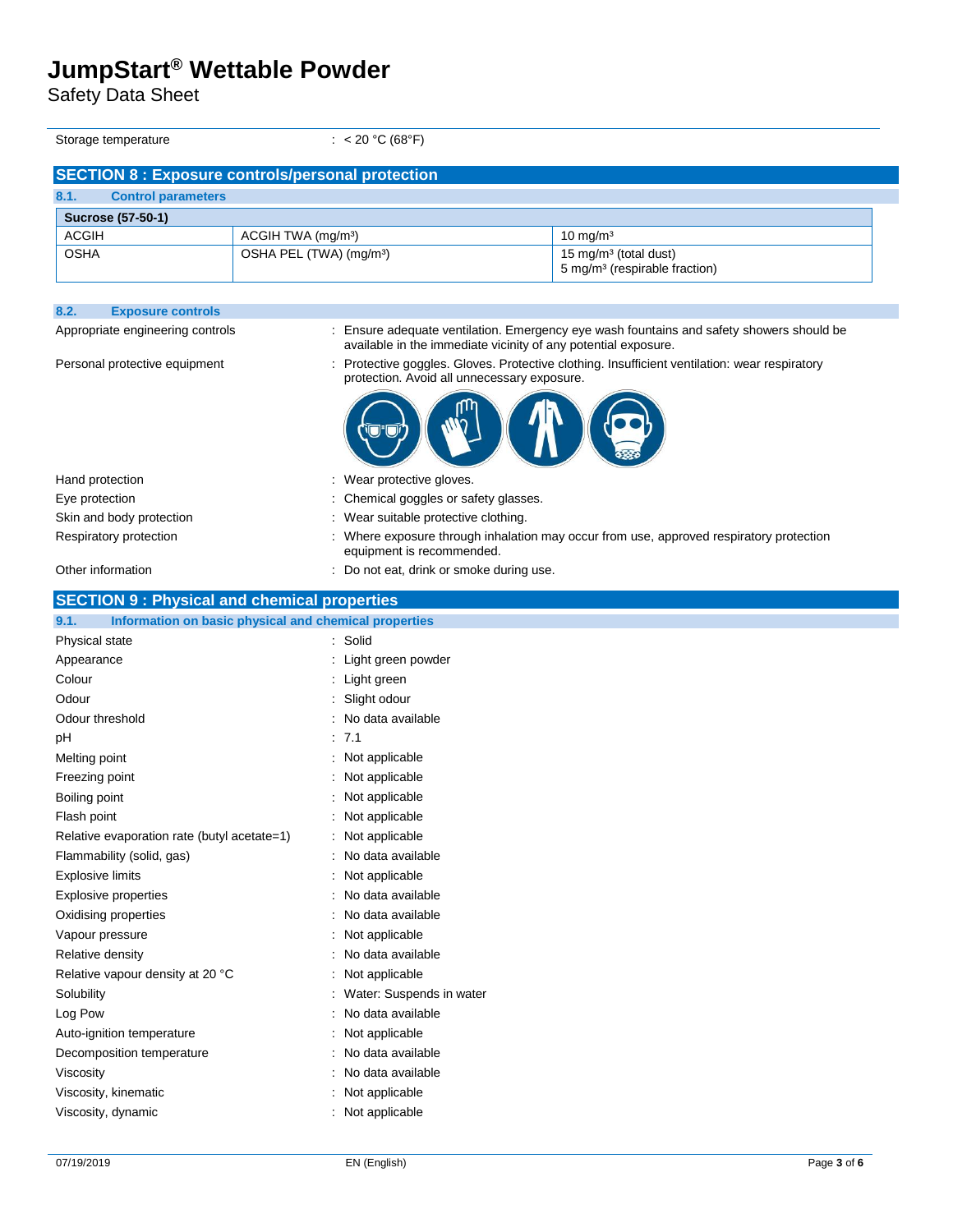Safety Data Sheet

| <b>Other information</b><br>9.2.                                                           |                                                                                                                           |  |  |  |
|--------------------------------------------------------------------------------------------|---------------------------------------------------------------------------------------------------------------------------|--|--|--|
| No additional information available                                                        |                                                                                                                           |  |  |  |
| <b>SECTION 10: Stability and reactivity</b>                                                |                                                                                                                           |  |  |  |
| 10.1.<br><b>Reactivity</b>                                                                 |                                                                                                                           |  |  |  |
| Stable                                                                                     |                                                                                                                           |  |  |  |
| 10.2.<br><b>Chemical stability</b>                                                         |                                                                                                                           |  |  |  |
| Stable                                                                                     |                                                                                                                           |  |  |  |
| 10.3.<br><b>Possibility of hazardous reactions</b>                                         |                                                                                                                           |  |  |  |
| Hazardous polymerization will not occur.                                                   |                                                                                                                           |  |  |  |
| 10.4.<br><b>Conditions to avoid</b>                                                        |                                                                                                                           |  |  |  |
| Direct sunlight. Heat sources. Incompatible materials. Extremely high or low temperatures. |                                                                                                                           |  |  |  |
| 10.5.<br><b>Incompatible materials</b>                                                     |                                                                                                                           |  |  |  |
|                                                                                            | Acids. Bases. oxidizing agents. Reducing agents. Disinfectants, fungicides, and/or biocides may inactivate.               |  |  |  |
| 10.6.<br><b>Hazardous decomposition products</b>                                           |                                                                                                                           |  |  |  |
| Thermal decomposition generates : hydrocarbons. Fume. Carbon monoxide. Carbon dioxide.     |                                                                                                                           |  |  |  |
| <b>SECTION 11 : Toxicological information</b>                                              |                                                                                                                           |  |  |  |
| <b>Information on toxicological effects</b><br>11.1.                                       |                                                                                                                           |  |  |  |
| Acute toxicity                                                                             | : Not classified                                                                                                          |  |  |  |
|                                                                                            | (Based on available data, the classification criteria are not met)                                                        |  |  |  |
| Skin corrosion/irritation                                                                  | : Not classified                                                                                                          |  |  |  |
|                                                                                            | (Based on available data, the classification criteria are not met)                                                        |  |  |  |
|                                                                                            | pH: 7.1                                                                                                                   |  |  |  |
| Serious eye damage/irritation                                                              | Not classified                                                                                                            |  |  |  |
|                                                                                            | (Based on available data, the classification criteria are not met)                                                        |  |  |  |
|                                                                                            | pH: 7.1                                                                                                                   |  |  |  |
| Respiratory or skin sensitisation                                                          | Not classified                                                                                                            |  |  |  |
| Germ cell mutagenicity                                                                     | (Based on available data, the classification criteria are not met)<br>Not classified                                      |  |  |  |
|                                                                                            | (Based on available data, the classification criteria are not met)                                                        |  |  |  |
| Carcinogenicity                                                                            | Not classified                                                                                                            |  |  |  |
|                                                                                            | (Based on available data, the classification criteria are not met)                                                        |  |  |  |
| Reproductive toxicity                                                                      | : Not classified                                                                                                          |  |  |  |
|                                                                                            | (Based on available data, the classification criteria are not met)                                                        |  |  |  |
| Specific target organ toxicity (single exposure)                                           | : Not classified                                                                                                          |  |  |  |
|                                                                                            | (Based on available data, the classification criteria are not met)                                                        |  |  |  |
| Specific target organ toxicity (repeated                                                   | : Not classified                                                                                                          |  |  |  |
| exposure)                                                                                  | (Based on available data, the classification criteria are not met)                                                        |  |  |  |
| Aspiration hazard                                                                          | : Not classified                                                                                                          |  |  |  |
|                                                                                            | (Based on available data, the classification criteria are not met)                                                        |  |  |  |
|                                                                                            |                                                                                                                           |  |  |  |
| Symptoms/injuries after inhalation                                                         | Possible respiratory damage following repeated or prolonged inhalation.                                                   |  |  |  |
| Symptoms/injuries after eye contact<br>Symptoms/injuries after ingestion                   | May cause eye irritation.<br>Small amounts swallowed incidental to industrial handling are not likely to cause injury. On |  |  |  |
|                                                                                            | ingestion in large quantities: May cause stomach pain or discomfort.                                                      |  |  |  |

**12.1. Toxicity**

No additional information available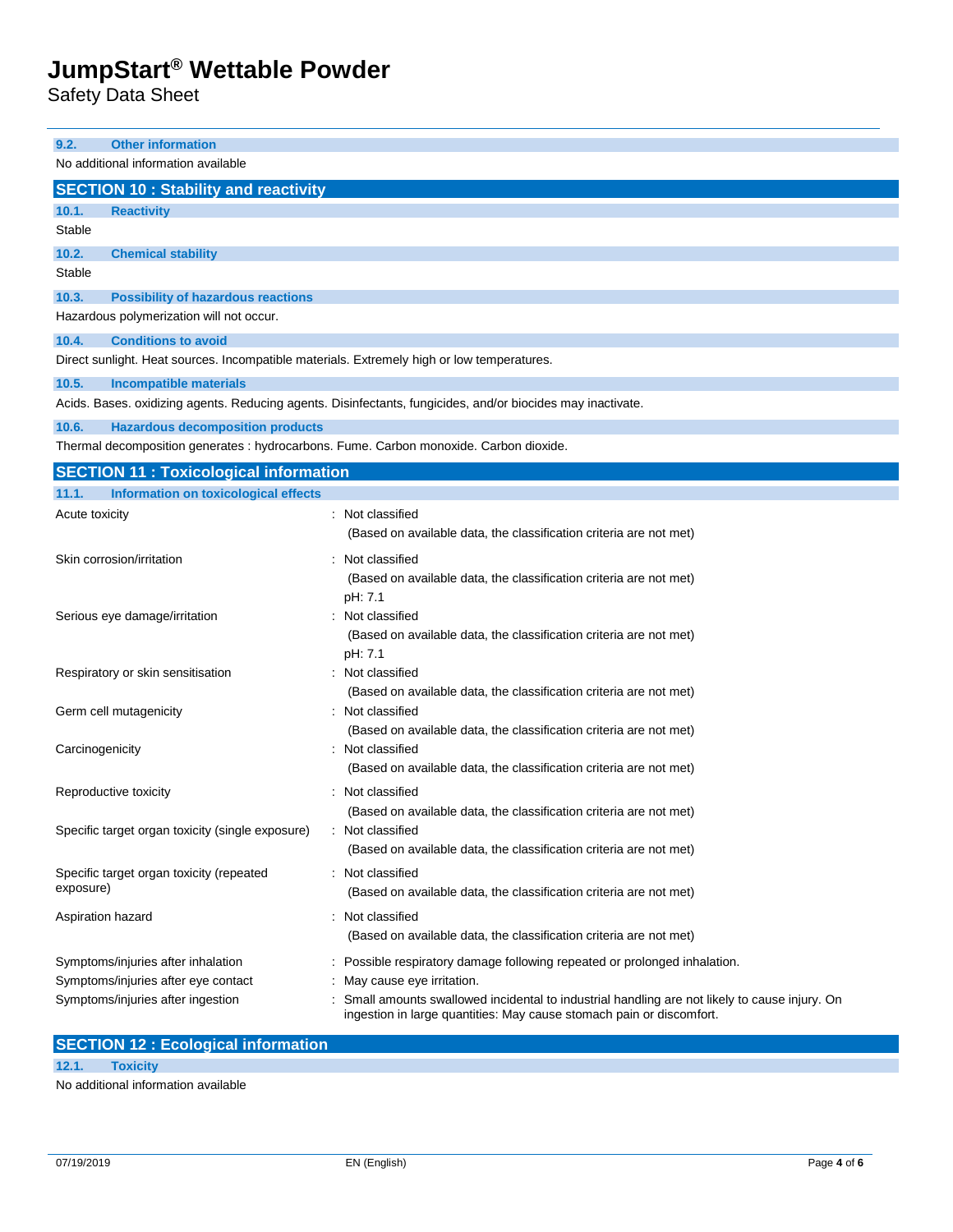Safety Data Sheet

| 12.2.<br><b>Persistence and degradability</b>                       |                                                                                                                                                                                                                                              |  |  |
|---------------------------------------------------------------------|----------------------------------------------------------------------------------------------------------------------------------------------------------------------------------------------------------------------------------------------|--|--|
| JumpStart <sup>®</sup> Wettable Powder                              |                                                                                                                                                                                                                                              |  |  |
| Persistence and degradability                                       | Not established                                                                                                                                                                                                                              |  |  |
| <b>Bioaccumulative potential</b><br>12.3.                           |                                                                                                                                                                                                                                              |  |  |
| JumpStart <sup>®</sup> Wettable Powder                              |                                                                                                                                                                                                                                              |  |  |
| Bioaccumulative potential                                           | Not established                                                                                                                                                                                                                              |  |  |
| <b>Mobility in soil</b><br>12.4.                                    |                                                                                                                                                                                                                                              |  |  |
| No additional information available                                 |                                                                                                                                                                                                                                              |  |  |
| Other adverse effects<br>12.5.                                      |                                                                                                                                                                                                                                              |  |  |
| Effect on ozone layer                                               | : No additional information available                                                                                                                                                                                                        |  |  |
| Effect on the global warming                                        | : No additional information available                                                                                                                                                                                                        |  |  |
| Other information<br>$\therefore$ Avoid release to the environment. |                                                                                                                                                                                                                                              |  |  |
| <b>SECTION 13 : Disposal considerations</b>                         |                                                                                                                                                                                                                                              |  |  |
| <b>Waste treatment methods</b><br>13.1.                             |                                                                                                                                                                                                                                              |  |  |
| Waste disposal recommendations                                      | : Dispose in a safe manner in accordance with local/national regulations. Burn in an approved<br>incinerator or dispose of in approved chemical landfill in accordance with all applicable local,<br>state and federal laws and regulations. |  |  |
| Ecology - waste materials                                           | : Avoid release to the environment.                                                                                                                                                                                                          |  |  |
| <b>SECTION 14 : Transport information</b>                           |                                                                                                                                                                                                                                              |  |  |

### **Department of Transportation (DOT)**

In accordance with DOT

Not regulated for transport

#### **TDG**

No additional information available

#### **Transport by sea**

No additional information available

#### **Air transport**

No additional information available

#### **SECTION 15 : Regulatory information**

#### **15.1. US Federal regulations**

All components of this product are listed, or excluded from listing, on the United States Environmental Protection Agency Toxic Substances Control Act (TSCA) inventory

This product or mixture does not contain a toxic chemical or chemicals in excess of the applicable concentration as specified in 40 CFR §372.38(a) subject to the reporting requirements of section 313 of Title III of the Superfund Amendments and Reauthorization Act of 1986 and 40 CFR Part 372.

#### **15.2. International regulations**

No additional information available

#### **National regulations**

#### **JumpStart® Wettable Powder**

This material is considered hazardous according to the criteria of the US OSHA Hazard Communication Standard (29 CFR 1910.1200).

### **15.3. US State regulations**

California Proposition 65 - This product does not contain any substances known to the state of California to cause cancer and/or reproductive harm